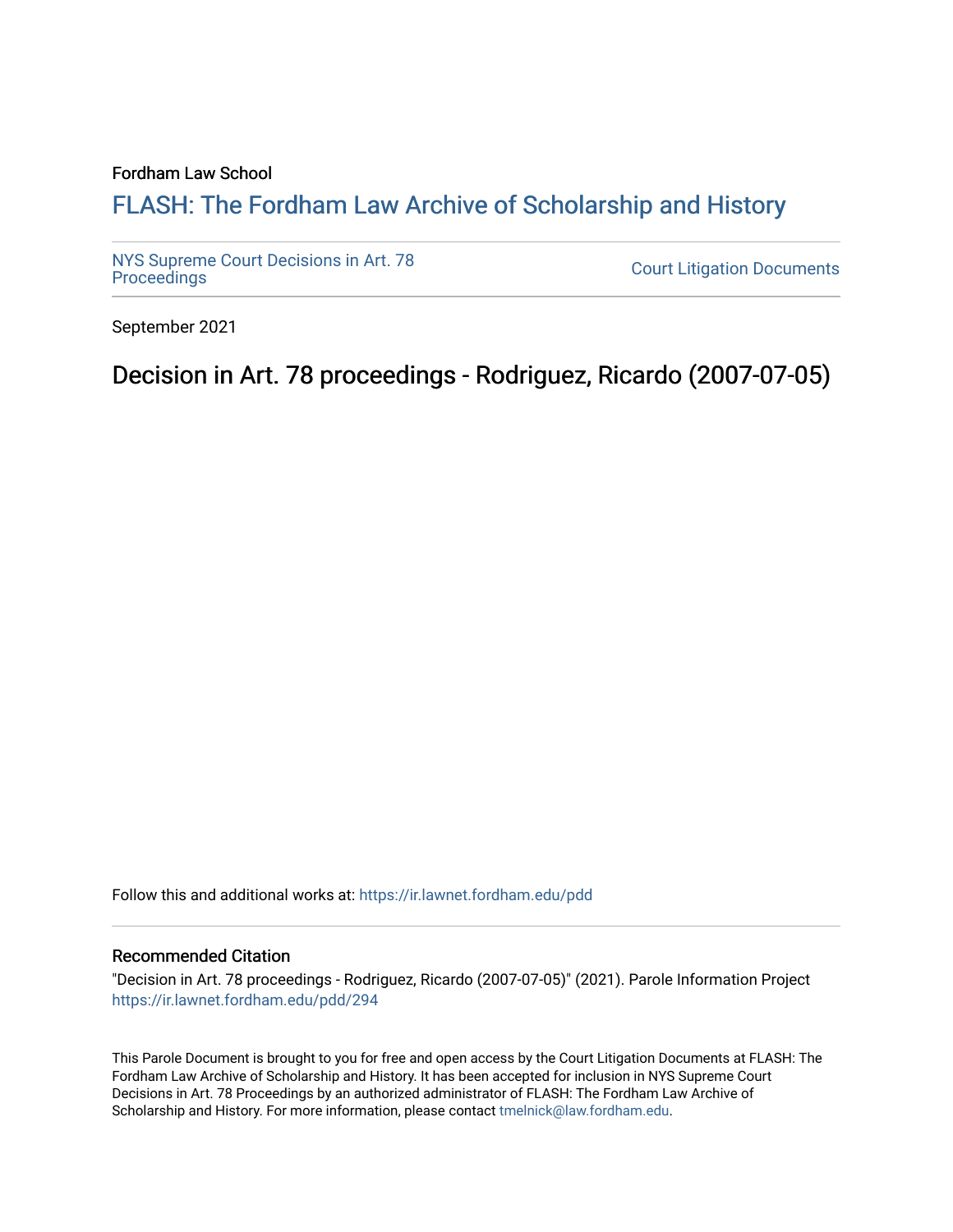| <b>Matter of Rodriguez v Dennison</b>                                                             |
|---------------------------------------------------------------------------------------------------|
| 2007 NY Slip Op 31959(U)                                                                          |
| <b>July 5, 2007</b>                                                                               |
| <b>Supreme Court, Albany County</b>                                                               |
| Docket Number: 0084707/2007                                                                       |
| Judge: George B. Ceresia                                                                          |
| <b>Republished from New York State Unified Court</b><br><b>System's E-Courts Service.</b>         |
| Search E-Courts (http://www.nycourts.gov/ecourts) for<br>any additional information on this case. |
| This opinion is uncorrected and not selected for official<br>publication.                         |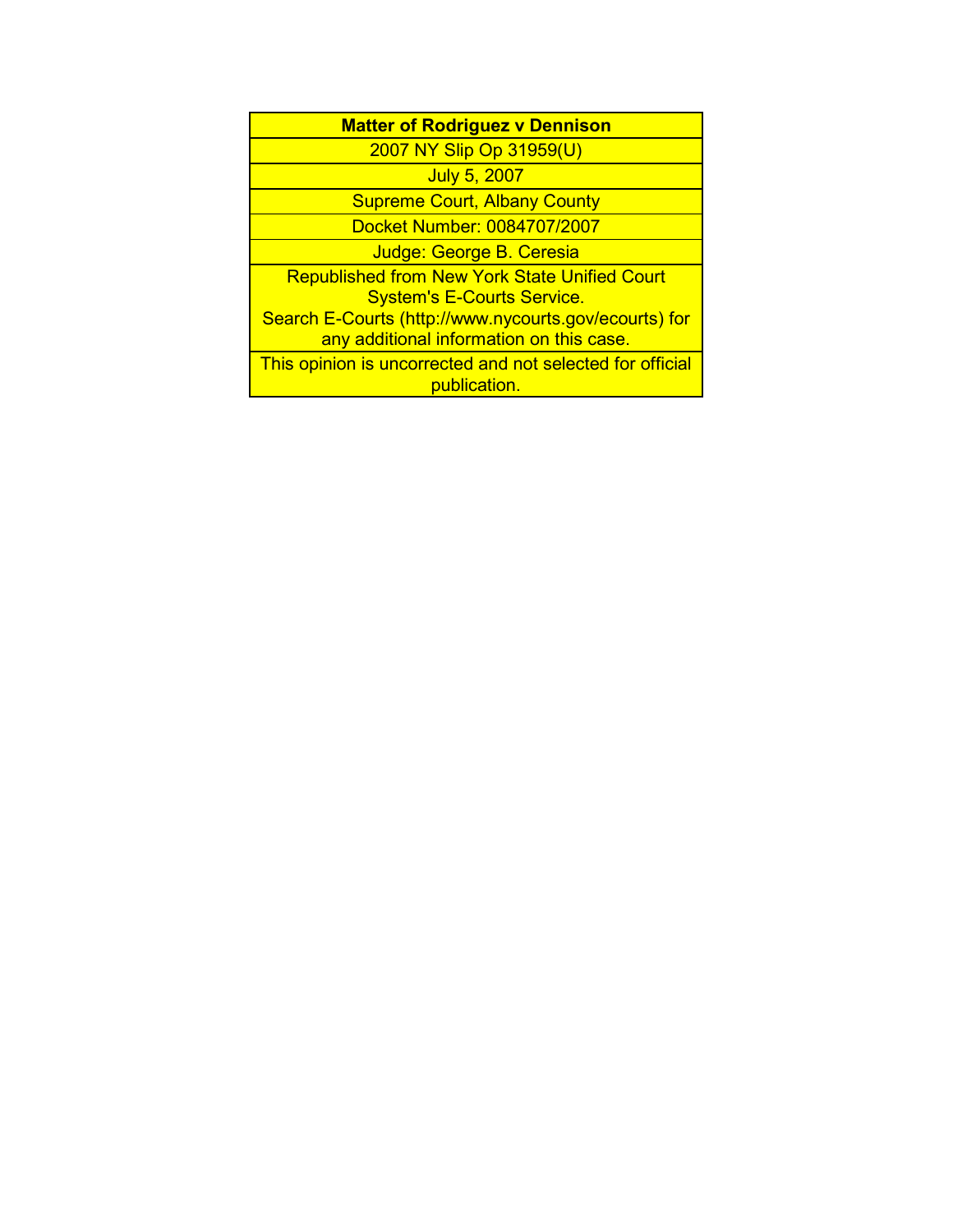In The Matter of RICARDO RODRIGUEZ,

-against-

Petitioner,

ROBERT DENNISON, N.Y.S. DIVISION OF PAROLE,

Respondent,

For A Judgment Pursuant to Article 78 of the Civil Practice Law and Rules.

> Supreme Court Albany County Article 78 Term Hon. George B. Ceresia, Jr., Supreme Court Justice Presiding RJI # 01-07-ST7463 Index No. 874-07

Appearances: Ricardo Rodriguez Inmate No. 96-A-6234 Petitioner, Pro Se Wallkill Correctional Facility P.O. Box G Prison Road Wallkill, NY 12589-0286

> Andrew M. Cuomo Attorney General State of New York Attorney For Respondent The Capitol Albany, New York 12224 (Richard Lombardo, Assistant Attorney General of Counsel)

## **DECISION/ORDER/JUDGMENT**

George B. Ceresia, Jr., Justice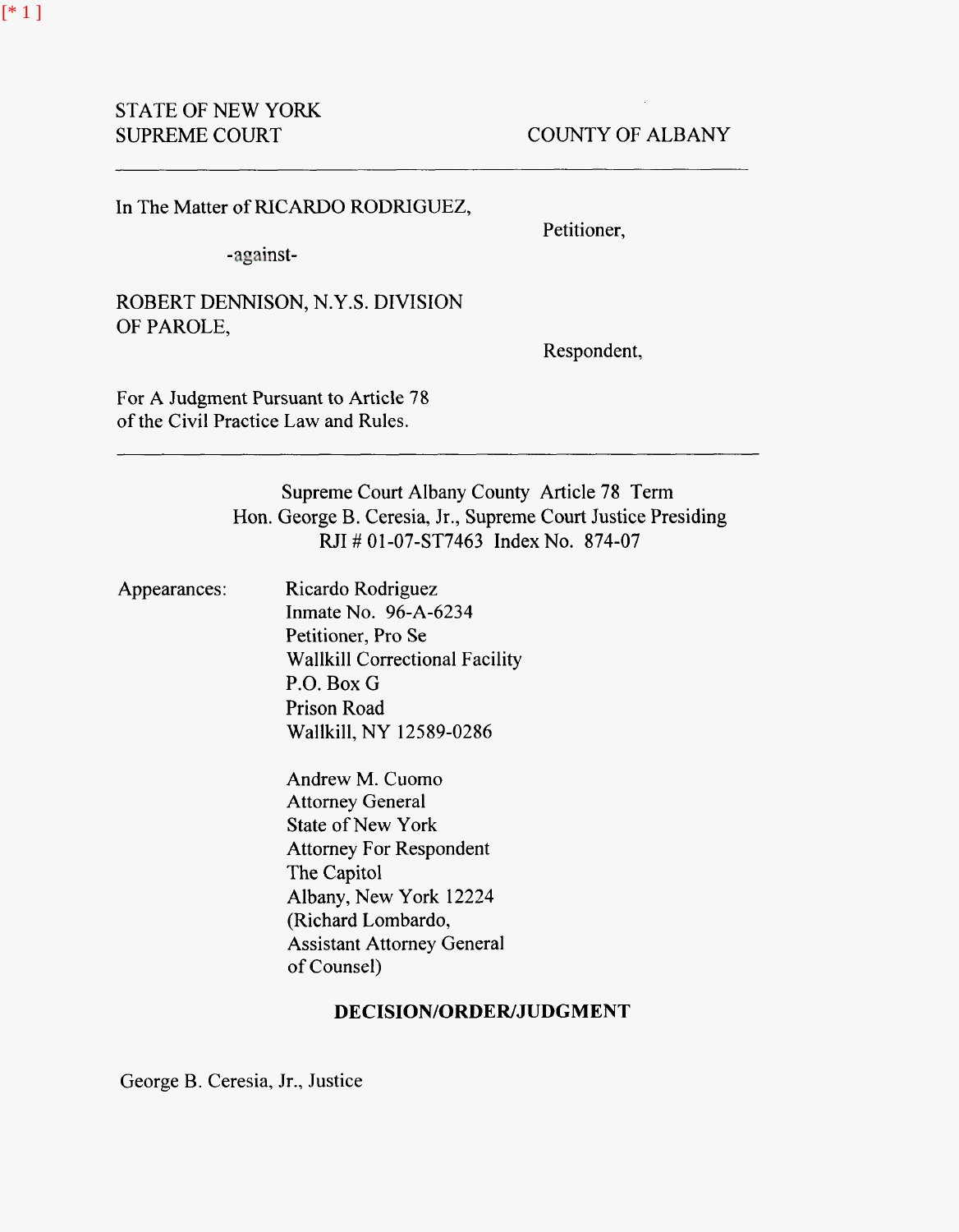[\* 2 ]

The petitioner, an inmate at Wallkill Correctional Facility, has commenced the instant CPLR Article **78** proceeding to review a determination of respondent dated September **7,**  2005 in which petitioner was denied discretionary release on parole. The petitioner is serving concurrent terms of robbery 1<sup>st</sup> degree (nine to eighteen years) and grand larceny second degree (three years four months to ten years). These offenses were committed while the petitioner was on probation for a youthful offender weapon possession adjudication. He was re-sentenced on the youthful offender adjudication. He is currently serving an aggregate sentence of ten and one third years to twenty two years. Among the many arguments set forth in the petition, petitioner contends that the Parole Board relied upon erroneous information in making its determination. He indicates that the Parole Decision incorrectly states that his convictions were the result of a plea, when in reality he was convicted after trial. He indicates that his criminal history incorrectly recites that he was convicted of attempted murder in the second degree and assault, when in fact he was acquitted of those charges. The petitioner maintains that the Parole Board exceeded the guideline range under 9 NYCRR **8001.3.** He contends that the Parole Board failed to consider his institutional record, and violated his rights to due process. He points out that he has certificates of completion for institutional programs including Aggression Replacement Training, Alcohol and Substance **Abusc:** Treatment, Transitional Services I and 11, and is currently working on a certificate of earned eligibility. In petitioner's view the Parole Board inappropriately speculated on his future The reasons for the respondent's determination to deny petitioner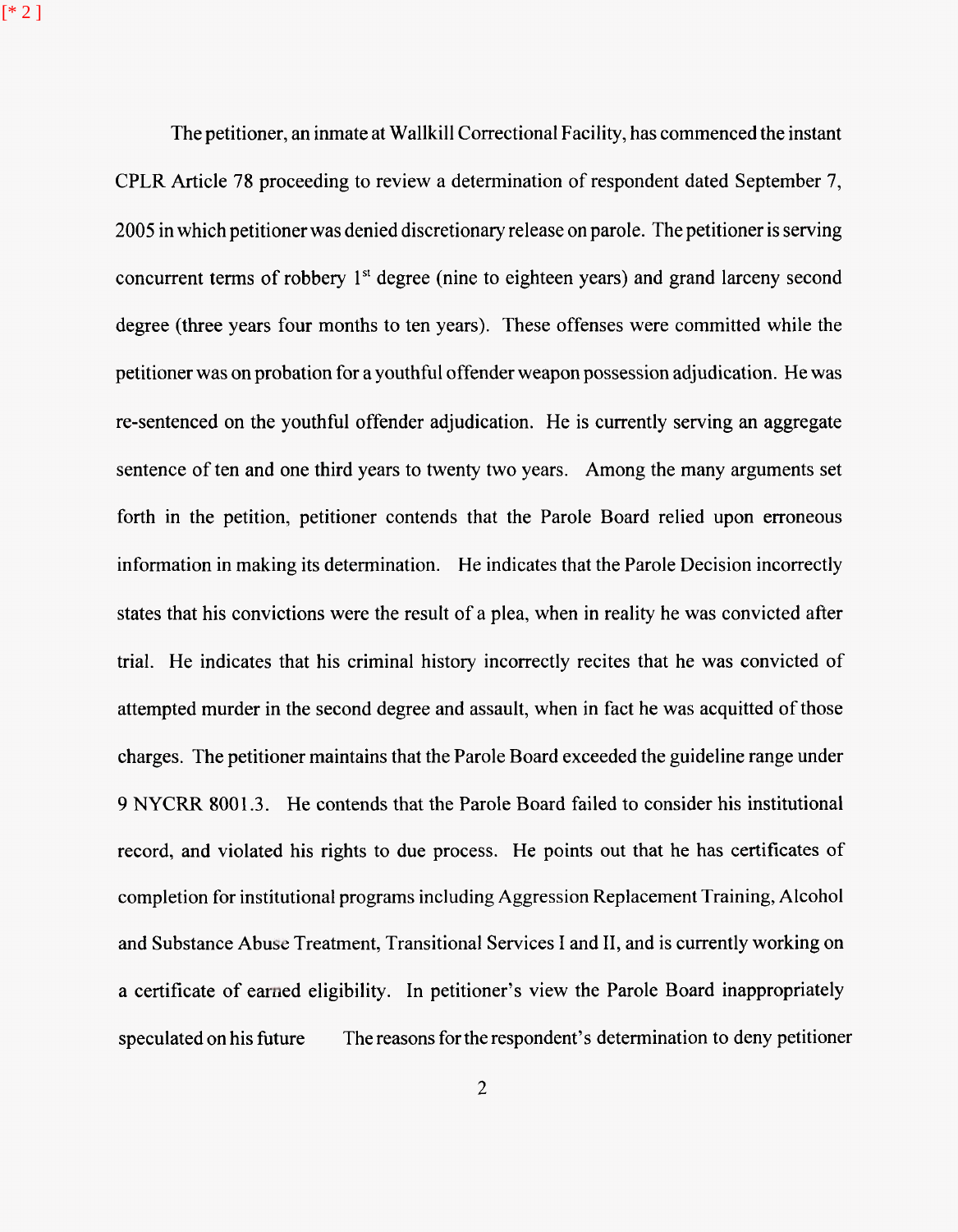release on parole are set forth as follows:

[\* 3 ]

"Upon a review of the record, personal interview and due deliberation it is the determination of the panel that parole is denied. You are presently incarcerated upon you conviction of robbery 1<sup>st</sup> and larceny auto 2<sup>nd</sup>, both by plea. You committed an in concert gun point car jacking, shooting one of the car's occupants. You were on probation at the time for a weapon related YO adjudication. Your history also includes another YO adjudication, as well. All factors considered, the panel concludes that discretionary release is inappropriate at this time. The gratuitous violence exhibited in the instant offenses, your proclivity for guns and your negative response to past correctional influences all militate strongly against release. There is a reasonable probability that you will not remain at liberty without violating the law."

As stated in Executive Law  $§259-i(2)(c)(A)$ :

"Discretionary release on parole shall not be granted merely as a reward for good conduct or efficient performance of duties while confined but after considering if there is a reasonable probability that, if such inmate is released, he will live and remain at liberty without violating the law, and that his release is not incompatible with the welfare of society and will not so deprecate the seriousness of his crime as to undermine respect for law. In making the parole release decision, the guidelines adopted pursuant to subdivision four of section two hundred fifty-nine-c of this article shall require that the following be considered: (i) the institutional record including program goals and accomplishments, academic achievements, vocational education, training or work assignments, therapy and interpersonal relationships with staff and inmates; (ii) performance, if any, as a participant in a temporary release program; (iii) release plans including community resources, employment, education and training and support services available to the inmate; (iv) any deportation order issued by the federal government against the inmate  $[i, (v)$  any statement made to the board by the crime victim or the victim's representative  $[]$ " (Executive Law  $§259-i$  [2] [c] [A]).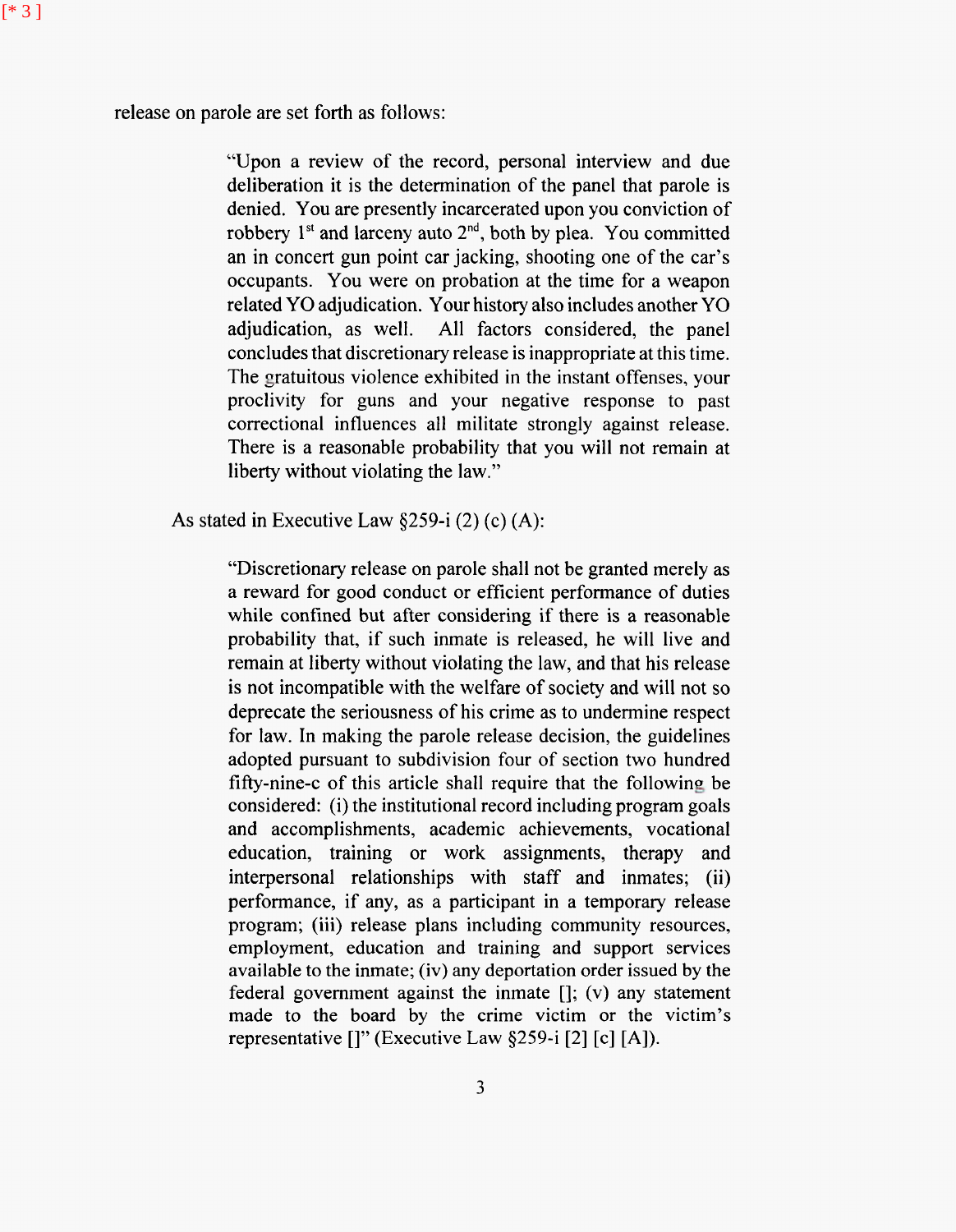[\* 4 ]

"Parole Release decisions are discretionary and, if made pursuant to statutory requirements, not reviewable" (Matter of Sinopoli v New York State Board of Parole, 189 AD2d 960, 960 [3rd Dept., 1993], citing Matter of McKee v. New York State Bd. of Parole, 157 AD2d 944). If the parole board's decision is made in accordance with the statutory requirements, the board's determination is not subject to judicial review *(see* Ristau v. Hammock, 103 AD2d 944 [3rd Dept., 1984]). Furthermore, only a "showing of irrationality bordering on impropriety" on the part of the Parole Board has been found to necessitate judicial intervention *(see* Matter of Silmon v Travis, 95 NY2d 470, 476 [2000], quoting Matter of Russo v. New York State Bd. of Parole, 50 NY2d 69, 77 [1980]). In the absence of the above, there is no basis upon which to disturb the discretionary determination made by the Parole Board *(see* Matter of Perez v. New York State of Division of Parole, 294 AD2d 726 [3rd Dept., 20021).

The Court finds that the Parole Board considered the relevant criteria in making its decision and its determination was supported by the record. **A** review of the transcript of the parole interview reveals that, in addition to the instant offense, attention was paid to such factors as petitioner's institutional programming, his disciplinary record, and his plans upon release (including plans to become an electrician). The decision was sufficiently detailed to inform the petitioner of the reasons for the denial of parole and it satisfied the requirements of Executive Law \$259-i *(see* Matter of Whitehead v. Russi, 201 AD2d 825 [3rd Dept., 19941; Matter of Green v. New York State Division of Parole, 199 AD2d 677 [3rd Dept.,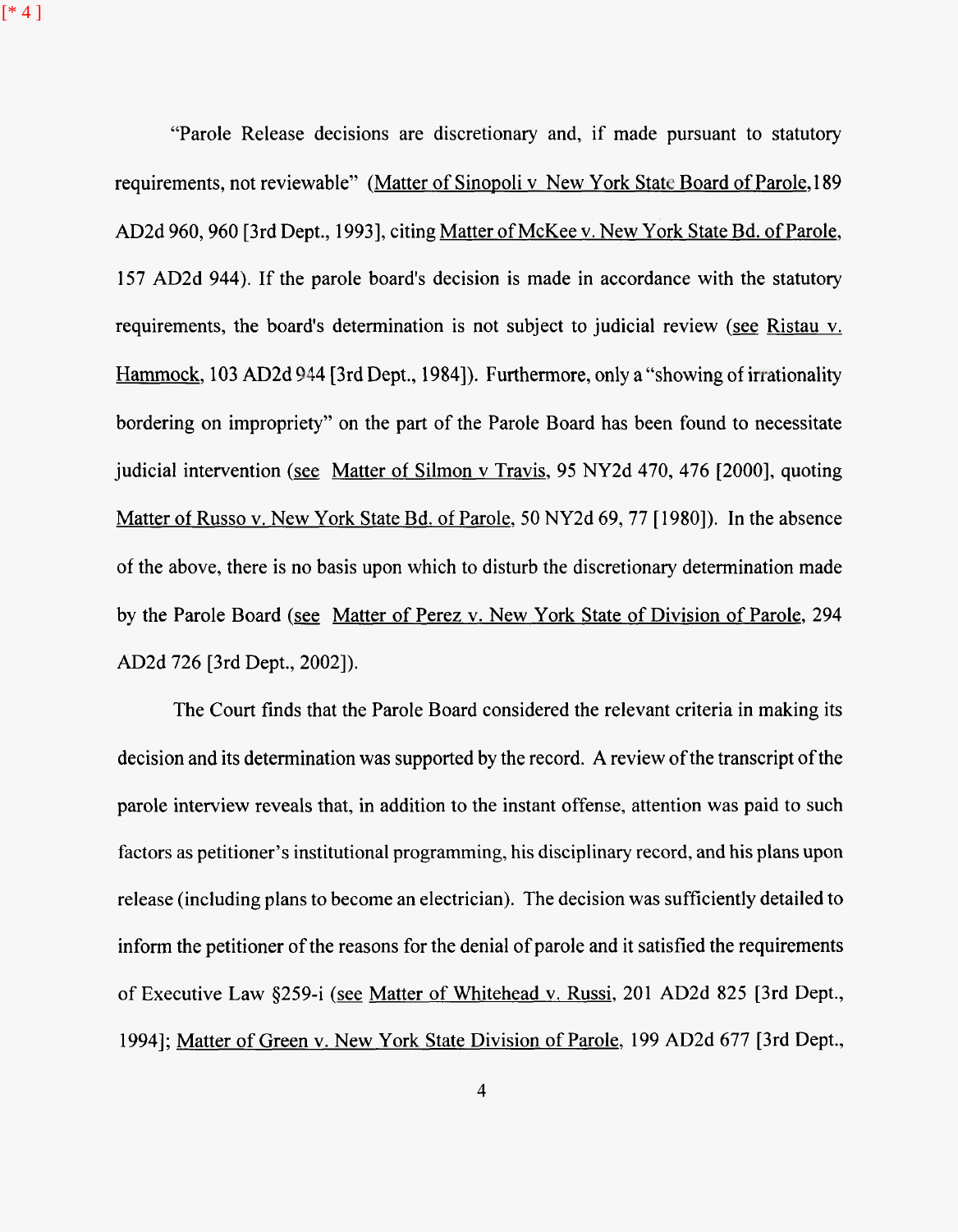$[ * 5 ]$ 

19931). It is proper and, in fact, required, that the Parole Board consider the seriousness of the inmate's crimes and their violent nature *(see* Matter of Weir v. New York State Division of Parole, 205 AD2d 906, 907 [3rd Dept., 19941; Matter of Sinopoli v. New York State Board of Parole, 189 AD2d 960, supra; Matter of Dudley v Travis, 227 AD2d 863, [3rd Dept., 1996), as well as the inmate's criminal history *(see* Matter of Farid v Travis, 239 AD2d 629 [3rd Dept., 19971; Matter of Cohen v Gonzalez, 254 AD2d 556 [3rd Dept., 19981). The Parole Board is not required to enumerate or give equal weight to each factor that it considered in determining the inmate's application, or to expressly discuss each one *(see*  Matter of Farid v Travis, supra; Matter of Moore v New York State Bd. of Parole, 233 AD2d 653 [3rd Dept., 19961; Matter of Collado v New York State Division of Parole, 287 AD2d 921 [3rd Dept., 2001]). Nor must the parole board recite the precise statutory language set forth in the first sentence of Executive Law § 259-i (2) (c) (A) (see Matter of Silvero v Dennison, 28 AD3d 859 **[3"'** Dept., 20061). In other words, "[wlhere appropriate the Board may give considerable weight to, or place particular emphasis on, the circumstances of the crimes for which a petitioner is incarcerated, as well as a petitioner's criminal history, together with the other statutory factors, in determining whether the individual 'will live and remain at liberty without violating the law,' whether his or her 'release is not incompatible with the welfare of society,' and whether release will 'deprecate the seriousness of [the] crime as to undermine respect for [the] law"" (Matter of Durio v New York State Division of Parole, 3 AD3d 816 [3rd Dept., 20041, quoting Executive Law \$2594 [2] [c] [A], other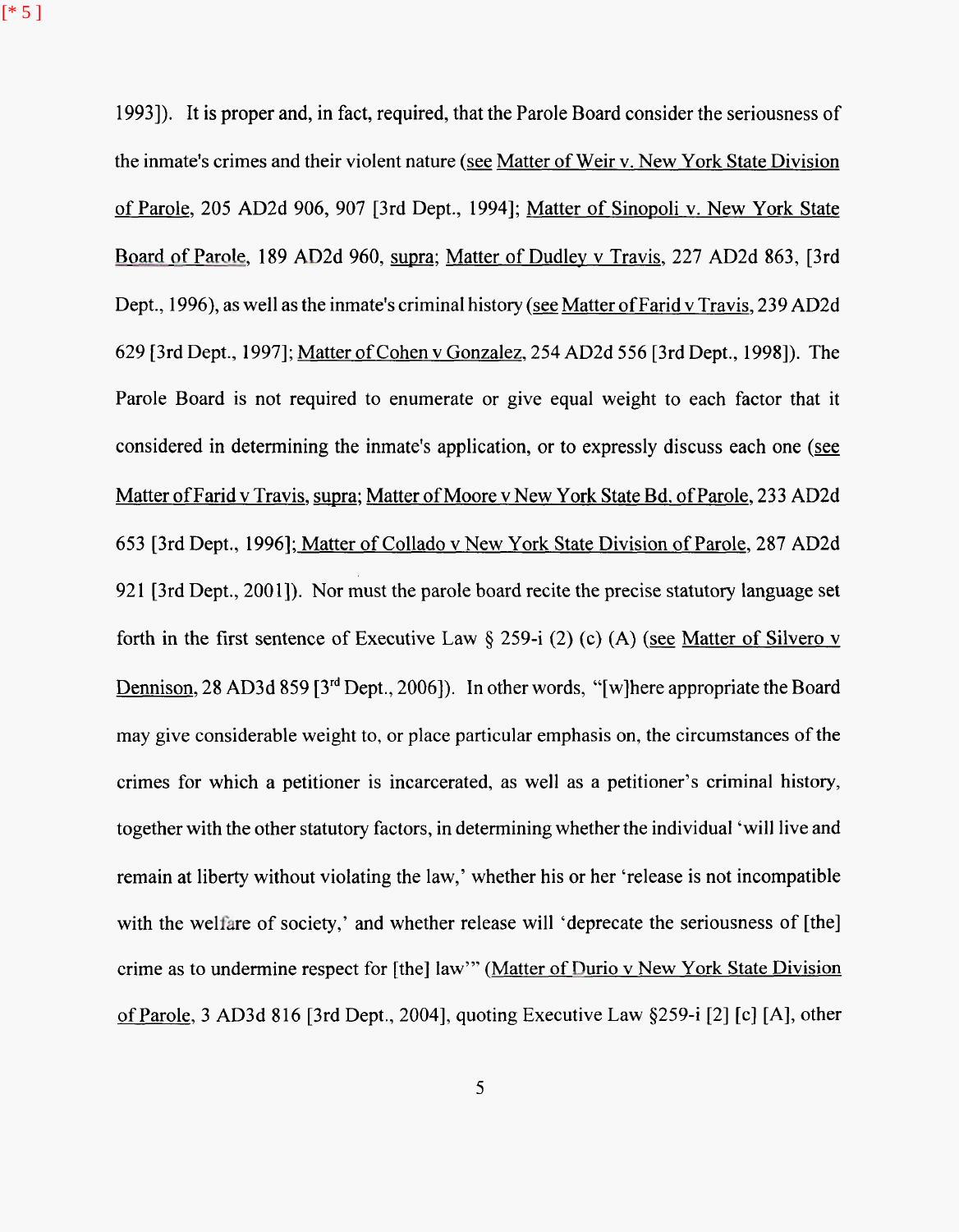[\* 6 ]

citations omitted).

With respect to petitioner's argument that he has served time in excess of the guideline range *(see,* 9 NYCRR 8001.3), the guidelines ''are intended only as a guide, and are not a substitute for the careful consideration of the many circumstances of each individual case" (see, 9 NYCRR 8001.3 [a]; Matter of Tatta v State of New York Division of Parole, 290 AD2d 907,908 [3rd Dept., 20021). Thus, the Court finds that this does not serve as a basis to overturn the Board's decision.

With regard to petitioner's arguments concerning an alleged violation of his right to due process, the Court observes that it has been repeatedly held that a constitutionally protected liberty interest does not arise under Executive Law *5* 259-i, since it does not create an entitlement to, or legitimate expectation of release *(see* Barna v Travis, 239 F3d 169 [2nd Cir., 2001]; Marvin v Goord, 255 F3d 40 [2<sup>nd</sup> Cir., 2001], at p. 44; Paunetto v Hammock (516) F Supp 1367 **[US** Dist. Ct., SD NY, 19811; Washington v White, 805 F Supp 191 [SDNY, 19921). The Court, accordingly, finds no due process violation.

With respect to petitioner's claim that the Parole Board relied upon erroneous information, the parole interview reflects that the Commissioner Crowe initially commented that the petitioner shot the victim. At that point the petitioner pointed out that he was acquitted of the charges of attempted murder 2"d degree and assault **1''** degree. Commissioner Crowe thereafter corrected himself by acknowledging that the petitioner was not convicted of the shooting. The determination itself only mentions convictions for robbery first degree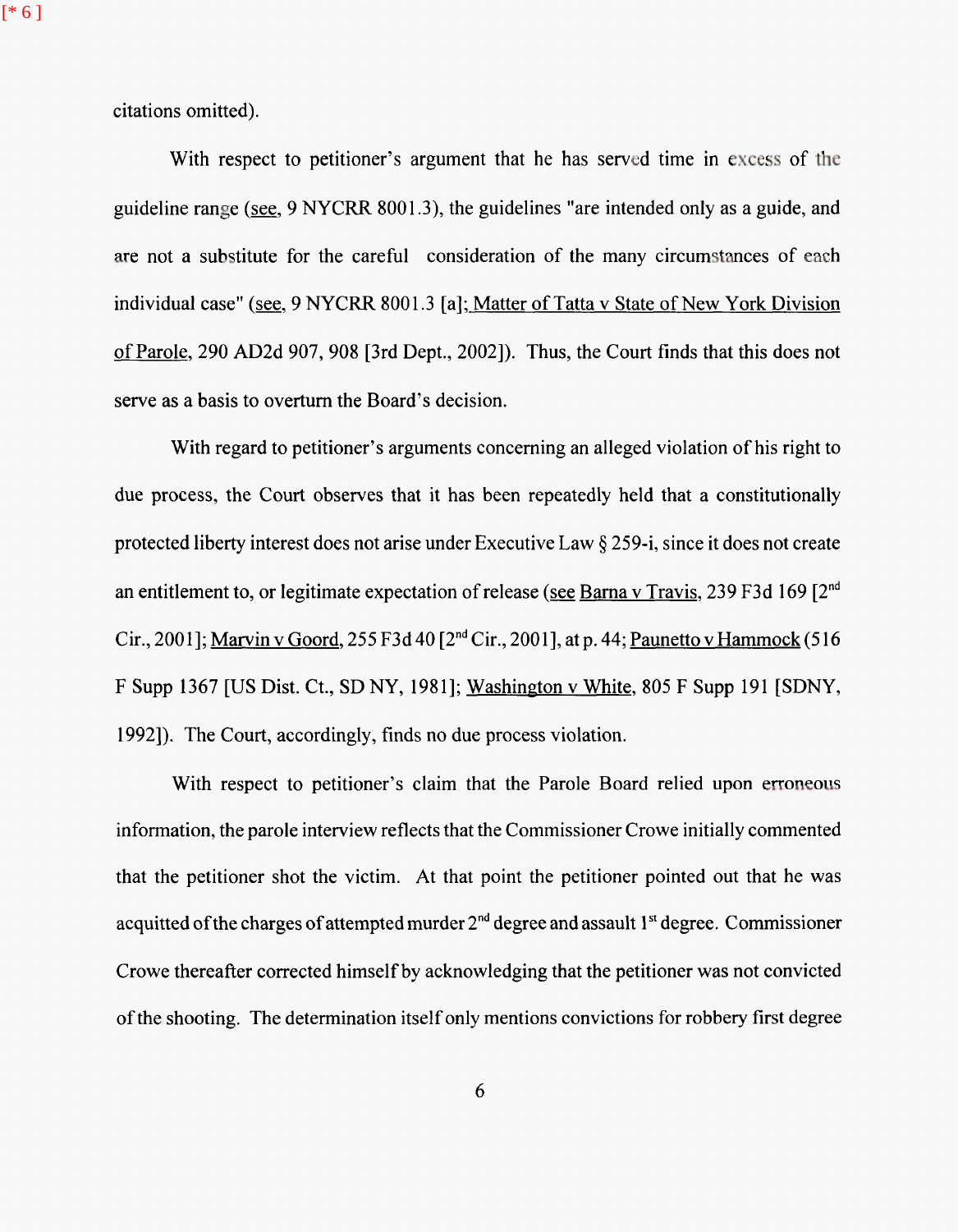[\* 7 ]

and grand larceny auto second degree, and never suggests that the petitioner was convicted of attempted murder or assault. While the determination does mention that the petitioner was convicted of participating in a car jacking'"in concert" with his accomplices, and that during the car jacking an occupant of the car was shot, the determination does not indicate that he shot the victim. The Court finds that petitioner failed to establish that any of the alleged inaccuracies resulted in a violation of petitioner's constitutional rights or that they involved matters which affected respondent's decision to deny parole *(see,* Matter of Williams v **-3** Travis 11 AD3d 788, 789-790 [3rd Dept., 20041; Matter of Rossnev **v** New York State Board of Parole, 267 AD2d 648, 649 [3rd Dept., 1999]; Matter of Howard v New York State Bd. of Parole, 272 AD2d 731 [3rd Dept., 2000]; Matter of Richburg v New York State Division of Parole, 284 AD2d 685, 686 [3rd Dept., 20011); Matter of Morel v Travis, 278 AD2d 580 [3rd Dept., 2000], appeal dismissed 96 NY2d 752 [2001]). While it appears that the petitioner was convicted of the robbery and grand larceny charges after trial, rather than by plea, the petitioner fails to demonstrate how, or in what manner that fact in any material way affected the outcome of the parole determination.

The Parole Board's decision to hold petitioner for the maximum period (24 months) is within the Board's discretion and was supported by the record *(see* Matter of Tatta v State of New York Division of Parole, 290 AD2d 907 [3rd Dept., 2002], <u>Iv denied 98 NY2d 604</u>).

To the extent that the petitioner claims that his criminal history record is inaccurate, the Court is of the view that his only redress is to attempt to correct any alleged inaccuracies